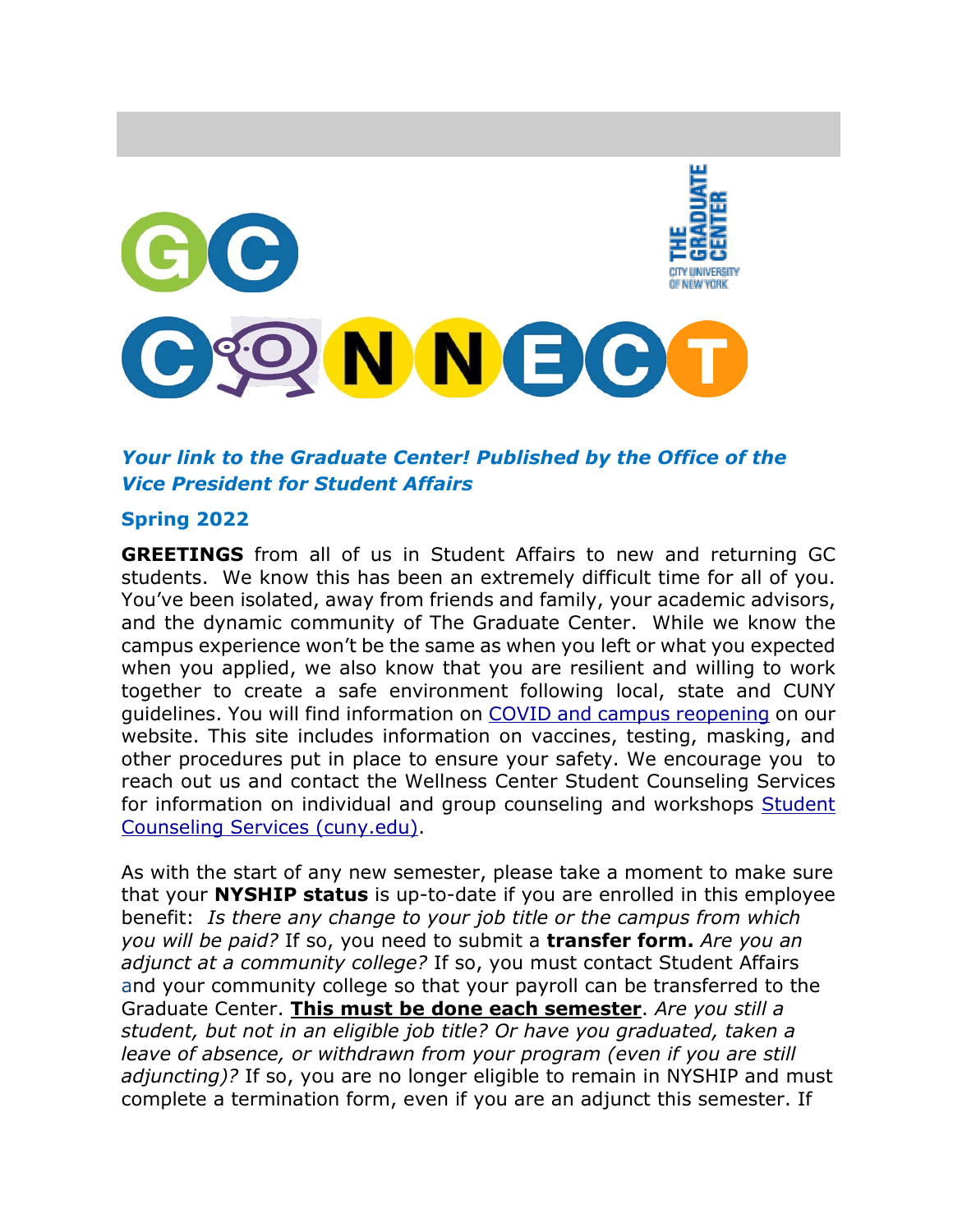your NYSHIP is terminating, you will be offered continuation of coverage via COBRA by New York State Civil Service. Finally, always remember that if you have changed your residence address, you must notify us directly via the change of address form. All forms can be found at [Health Insurance](https://www.gc.cuny.edu/Prospective-Current-Students/Student-Life/Health-Wellness/Health-Insurance)  [\(cuny.edu\).](https://www.gc.cuny.edu/Prospective-Current-Students/Student-Life/Health-Wellness/Health-Insurance) Please direct any questions to

[healthinsuranceinfo@gc.cuny.edu.](mailto:healthinsuranceinfo@gc.cuny.edu) Students not eligible for NYSHIP and looking for assistance with accessing local health services and public health insurance are encouraged to contact [healthinsuranceinfo@gc.cuny.edu.](mailto:healthinsuranceinfo@gc.cuny.edu)

With appreciation to the continuing students who have engaged effectively in the effort to foster an informed, safe community, as part of our initiatives to address **Title IX education, prevention, reporting, and support services for students,** The Graduate Center and other CUNY campuses require new students and student leaders to participate in on-line training called **S**exual and **I**nterpersonal **V**iolence **P**revention and **R**esponse **C**ourse ("SPARC") [SPARC Training \(cuny.edu\).](https://www.gc.cuny.edu/Prospective-Current-Students/Student-Life/SPARC-Training) The Graduate Center and all of CUNY take very seriously issues of sexual harassment and sexual violence. More information and important Graduate Center contacts can be found at [https://www.gc.cuny.edu/TitleIX.](https://www.gc.cuny.edu/TitleIX)

Last semester we held a series of online **student activities** including a movie screening. Look for postings about upcoming spring events!

**Student government elections for the DGSC** (Doctoral and Graduate Students' Council) begin with the nominations process during the spring. Consider taking advantage of the participatory and professional development opportunities that the DGSC and other governance roles offer.

As you know, The Graduate Center is working with CUNY and local and state agencies to create a safe and welcoming environment for all members of the community. Division of Student Affairs staff members are working and are available to meet the needs of our students. Please do not hesitate to bring to Student Affairs any questions, concerns, or feedback in general. We can be reached at [studentaffairs@gc.cuny.edu.](mailto:studentaffairs@gc.cuny.edu)

*–Matthew G. Schoengood, V.P. for Student Affairs*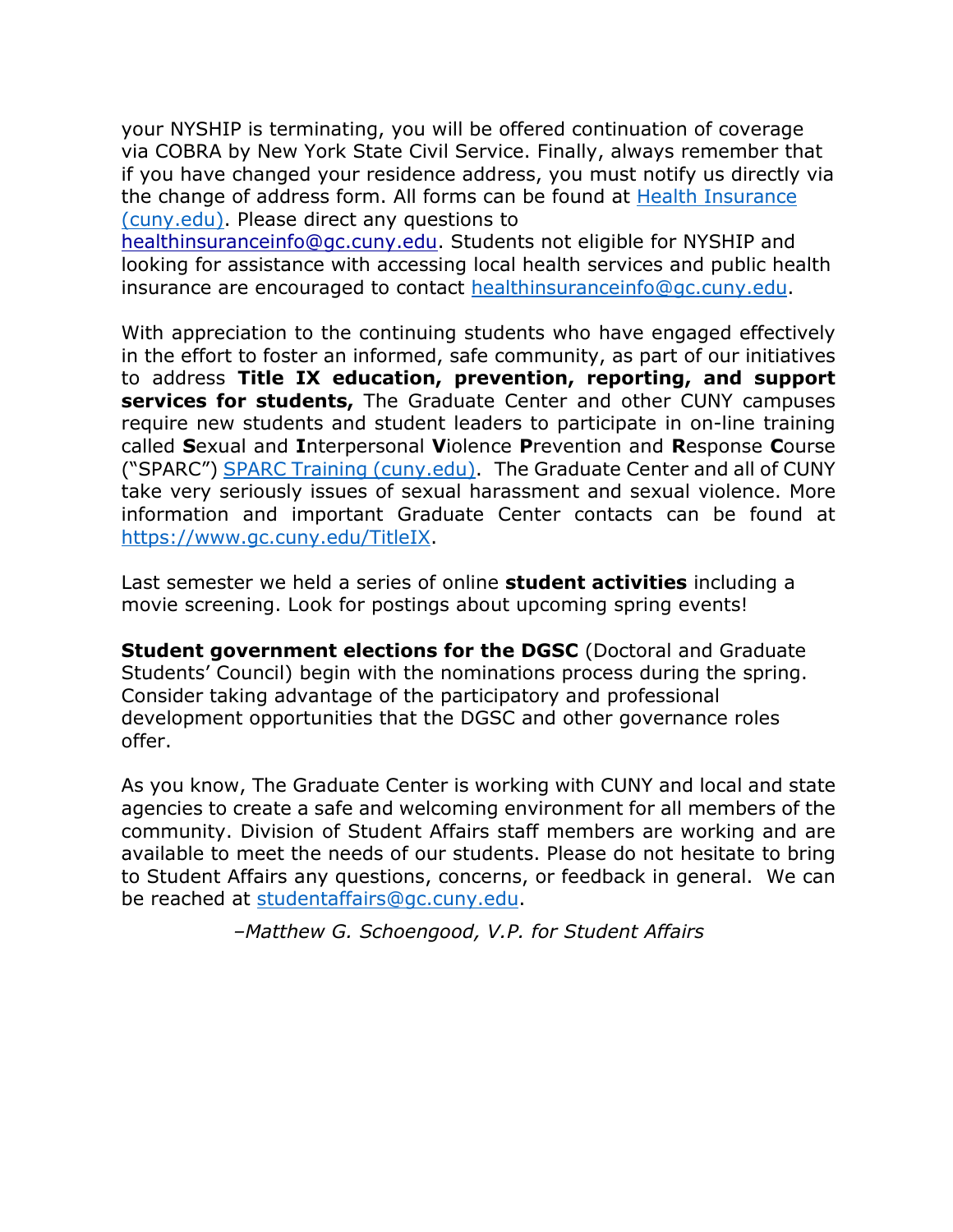## **Table of Contents**

**Looking for information about health, wellness, and managing health insurance or obtaining healthcare? [NYSHIP Health](#page-3-0)  [Insurance](#page-3-0) New York State of Health Enrollment [The Wellness](#page-5-0)  [Center](#page-5-0)**

**Get your career in gear! Updates from [Office of Career Planning and](#page-5-1)  [Professional Development](#page-5-1) [Quantitative Research Consulting](#page-6-0)  [Center \(QRCC\)](#page-6-0) [Teaching and Learning Center](#page-6-1) [The Writing Center](#page-7-0)**

**Do you know what's new at the library? [Mina Rees Library](#page-7-1)**

**Looking for a safe place to talk? [The Ombuds Office](#page-10-0)**

**Search out funding Opportunities? [Fellowships and Awards](#page-10-1)**

**Your academic need-to-know to keep on track! [Plagiarism: Do you](#page-11-0)  know how to Avoid it? [\(your guide to academic integrity\)](#page-11-0) [Human](#page-11-1)  [Subject Research](#page-11-1) Disabilities [Services for Students](#page-11-2)**

**International Students need-to-know… [Office of International](#page-13-0)  [Students](#page-13-0)**

**Looking out for our littlest students… [The Child Development and](#page-16-0)  [Learning Center](#page-16-0)**

<span id="page-2-0"></span>**Important CUNY policies to support you in your studies and teaching: [Resources for Combating Sexual Assault and Other](#page-16-1)  [Unwelcome Behavior \(Title IX\)](#page-16-1) [The City University of New York](#page-17-0)  Policy [on Equal Opportunity](#page-17-0) and Non-Discrimination [Doctoral](#page-17-1)  [Student Parental Accommodation Policies](#page-17-1) [Pregnancy Non-](#page-18-0)[Discrimination Policy](#page-18-0)**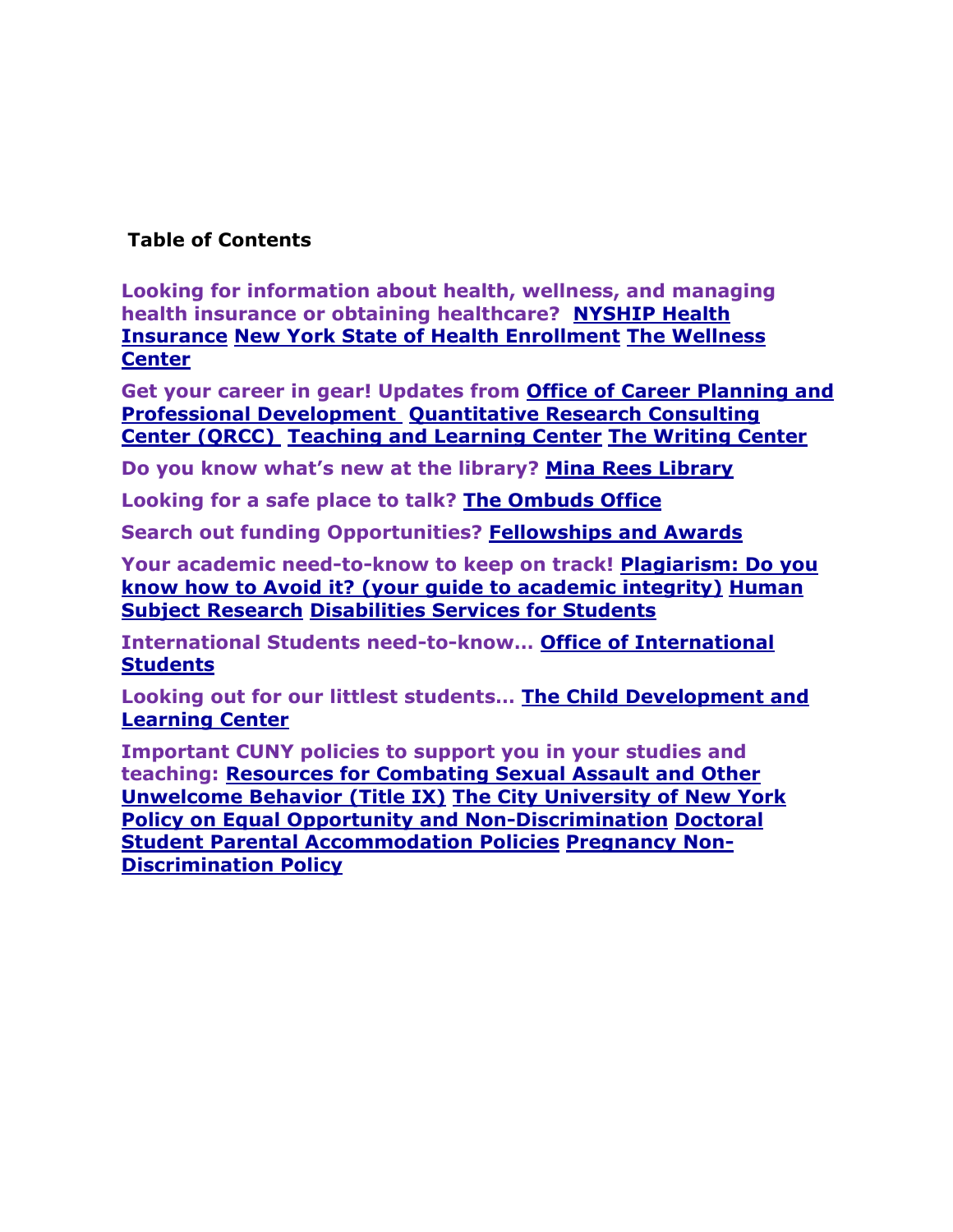### <span id="page-3-0"></span>**NYSHIP Health Insurance**

Active matriculating doctoral students at The Graduate Center who are employed as either Graduate Assistants A, B, C or D; or in one of the eligible Adjunct titles (Adjunct Instructor; Adjunct Lecturer; Adjunct College Laboratory Technician (CLT); Non-Teaching Adjunct I or II) and who meet specific pay levels in those titles are eligible for health insurance coverage. The health insurance is made available through the Student Employee Health Plan (SEHP), a component of the New York State Health Insurance Program (NYSHIP). Students wishing to enroll must complete an enrollment form and provide copies of their social security card, birth certificate or passport, and current appointment letter. Additional documentation is required for those wishing to enroll dependents (spouse, child, domestic partner).

The program provides a medical/hospitalization benefit, prescription coverage, laboratory tests, mental health/substance abuse care, and some dental coverage and vision care. Benefits are administered by a specified insurance provider depending upon the coverage.

- 1. Hospital/Emergency Room- administered by Empire BlueCross BlueShield
- 2. Medical-Doctor Visits/Laboratory Tests- The Empire Plan administered by UnitedHealthcare
- 3. Prescription Drug- Empire Plan Prescription Drug Program administered by CVS Caremark
- 4. Mental Health and Substance Abuse- administered by Beacon Health **Options**
- 5. Dental Care- administered by Emblem Health
- 6. Vision Care- administered by Davis Vision

Coverage under NYSHIP/SEHP also includes a telehealth benefit to permit enrollees and their covered dependents to access health care services remotely through LiveHealth Online. Enrollees can access care through a video visit with a board-certified doctor, licensed therapist or psychiatrist on their smartphone, tablet or personal computer at no cost through December 31, 2022.

Further information about the plans various benefits, along with the ability to access and download the enrollment form, can be found at the [GC Student](https://www.gc.cuny.edu/Prospective-Current-Students/Student-Life/Health-Wellness/Health-Insurance)  [Health Insurance Website.](https://www.gc.cuny.edu/Prospective-Current-Students/Student-Life/Health-Wellness/Health-Insurance) Participants pay for the plan by having automatic deductions taken from their bi-weekly paychecks. For 2022, the bi-weekly premium for individual coverage is \$22.11 and \$172.95 for family coverage (which includes spouses, children, and domestic partners).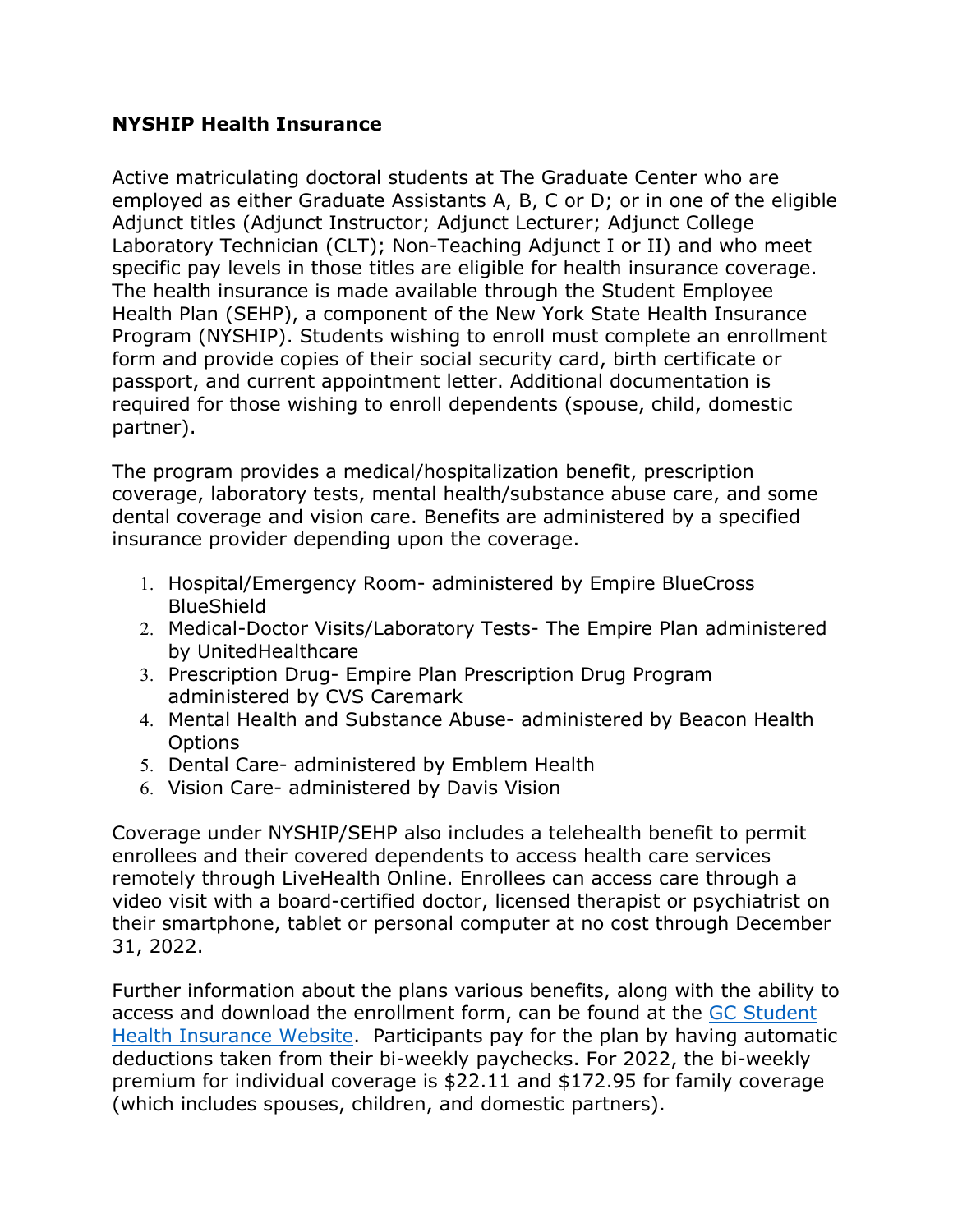There is an annual maximum out-of-pocket limit for covered, in-network services. For 2022, the totals are:

#### Individual Coverage:

• \$5,650 for in-network expenses incurred under the Hospital, Medical/Surgical and Mental Health and Substance Use Programs • \$3,050 for in-network expenses incurred under the Prescription Drug Program

### Family Coverage:

- \$11,300 for in-network expenses incurred under the Hospital, Medical/Surgical and Mental Health and Substance Use Programs
- \$6,100 for in-network expenses incurred under the Prescription Drug Program

Information is also available by accessing the [GC Student Health Insurance](https://www.gc.cuny.edu/Prospective-Current-Students/Student-Life/Health-Wellness/Health-Insurance)  [Website](https://www.gc.cuny.edu/Prospective-Current-Students/Student-Life/Health-Wellness/Health-Insurance) or sending an email to [healthinsuranceinfo@gc.cuny.edu](mailto:healthinsuranceinfo@gc.cuny.edu)

### **New York State of Health**

[New York State of Health,](https://nystateofhealth.ny.gov/) the Official Health Plan Marketplace, is a way for people to shop for, compare, and enroll in health coverage. It is also the only place to get financial assistance provided by the federal government to lower the cost of your health coverage. If you live in New York, the New York Heath Benefit Exchange is the Health Insurance Marketplace to serve you. Use the New York Heath Benefit Exchange website to apply for coverage, compare plans, and enroll. You can quickly compare health plan options and apply for assistance that could lower the cost of health coverage. Individuals and families may also qualify for free or low-cost coverage from Medicaid or Child Health Plus through the Marketplace. Anyone who needs health coverage can apply.

### **Open Enrollment Period Extended**

As part of New York's ongoing response to the COVID-19 pandemic, the Open Enrollment Period for uninsured New Yorkers has recently been extended without an end date.

Individuals who are eligible for other NY State of Health programs - Medicaid, Essential Plan and Child Health Plus - can enroll year-round. As always, New Yorkers can apply for coverage through NY State of Health online at [nystateofhealth.ny.gov,](https://urldefense.proofpoint.com/v2/url?u=https-3A__click.everyaction.com_k_24246383_270094514_-2D1176585110-3Fnvep-3Dew0KICAiVGVuYW50VXJpIjogIm5ncHZhbjovL3Zhbi9FQS9FQTAwNi8xLzg2OTc2IiwNCiAgIkRpc3RyaWJ1dGlvblVuaXF1ZUlkIjogIjhjY2EzOTM1LWU3NWYtZWIxMS1hNjA3LTAwMTU1ZDQzYzk5MiIsDQogICJFbWFpbEFkZHJlc3MiOiAiZXBlcnJhbUBnYy5jdW55LmVkdSINCn0-253D-26hmac-3DWd5QC9NBunGH9ZrgD3twiA-5F0i4iDh8rSOVuuPa4w3W0-3D-26emci-3De08356c5-2D465f-2Deb11-2Da607-2D00155d43c992-26emdi-3D8cca3935-2De75f-2Deb11-2Da607-2D00155d43c992-26ceid-3D4365511&d=DwMFaQ&c=8v77JlHZOYsReeOxyYXDU39VUUzHxyfBUh7fw_ZfBDA&r=tUOXZKoxnN7SnFgf-nHQ6jtk_aWxBHftuhpgz3tUKag&m=KcwCR3TkFxZG0_zH5dGwz9hoJfAQYcMcNTEiqC7fieE&s=9ETWJkGtnEnRvn9bOCFkIuSdAWbnUrkhtKvrkZa1Ekg&e=) by phone at 1-855-355-5777, and by connecting with a free enrollment assister.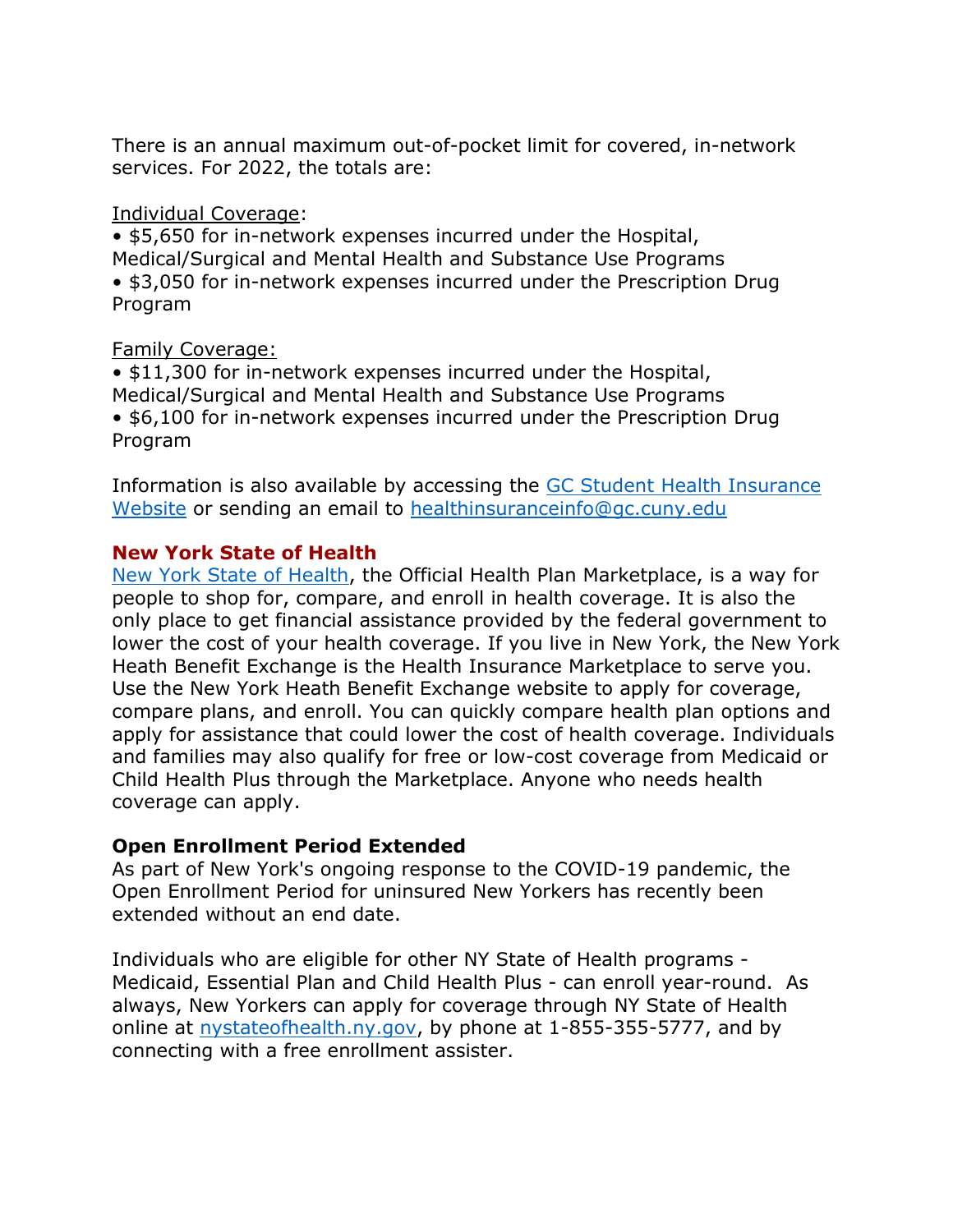### <span id="page-5-0"></span>**The Wellness Center**

Robert L. Hatcher, Ph.D., is Director of the Wellness Center. Administrative Coordinator: Cheri Daniels, Office Assistants: Deborah Mandas and Grace Acevedo**. Due to the impact of COVID19, the Wellness Center office is operating remotely. Our Virtual Front Desk** is **available Monday, Wednesday, and Friday, 9am-5pm EST to answer questions via Zoom.** *Hours are subject to change in an effort to maintain the health and safety of our staff.*

- Connect to the Virtual Front Desk on Zoom Meeting ID: 212 817 7020, Password: 6422
- Connect to the Virtual Front Desk via phone: 1 646 876 9923 US (New York), or find your local number.

You may also email us at [wellness@gc.cuny.edu](mailto:wellness@gc.cuny.edu) and we will return your message as soon as possible.

The Wellness Center offers free health education and counseling services for students.

Student Counseling Services (SCS) offers short-term individual and couples counseling (generally 3 to 12 sessions), group counseling, academic consultation and referrals, and a variety of workshops relevant to graduate student life. The SCS is staffed by psychologists and psychology fellows. Sessions are individually designed to help each student progress towards personal and professional development as well as to offer useful and practical strategies to move forward in their academic work. All services are confidential and free to matriculated Graduate Center students. Please visit the following link for updated information about the SCS, our workshop schedule and more information about our services: [https://www.gc.cuny.edu/Prospective-](https://www.gc.cuny.edu/Prospective-Current-Students/Student-Life/Health-Wellness/Student-Counseling-Services)[Current-Students/Student-Life/Health-Wellness/Student-Counseling-Services](https://www.gc.cuny.edu/Prospective-Current-Students/Student-Life/Health-Wellness/Student-Counseling-Services)

Students Health Services (SHS) provides health and wellness information and education including presentations, workshops, and resources for health screening events. For more information please visit: [https://www.gc.cuny.edu/Prospective-Current-Students/Student-](https://www.gc.cuny.edu/Prospective-Current-Students/Student-Life/Health-Wellness/Student-Health-Services)[Life/Health-Wellness/Student-Health-Services](https://www.gc.cuny.edu/Prospective-Current-Students/Student-Life/Health-Wellness/Student-Health-Services)

<span id="page-5-1"></span>Note: This service is for health information and education only. If you are seeking clinical care, please seek an outside provider.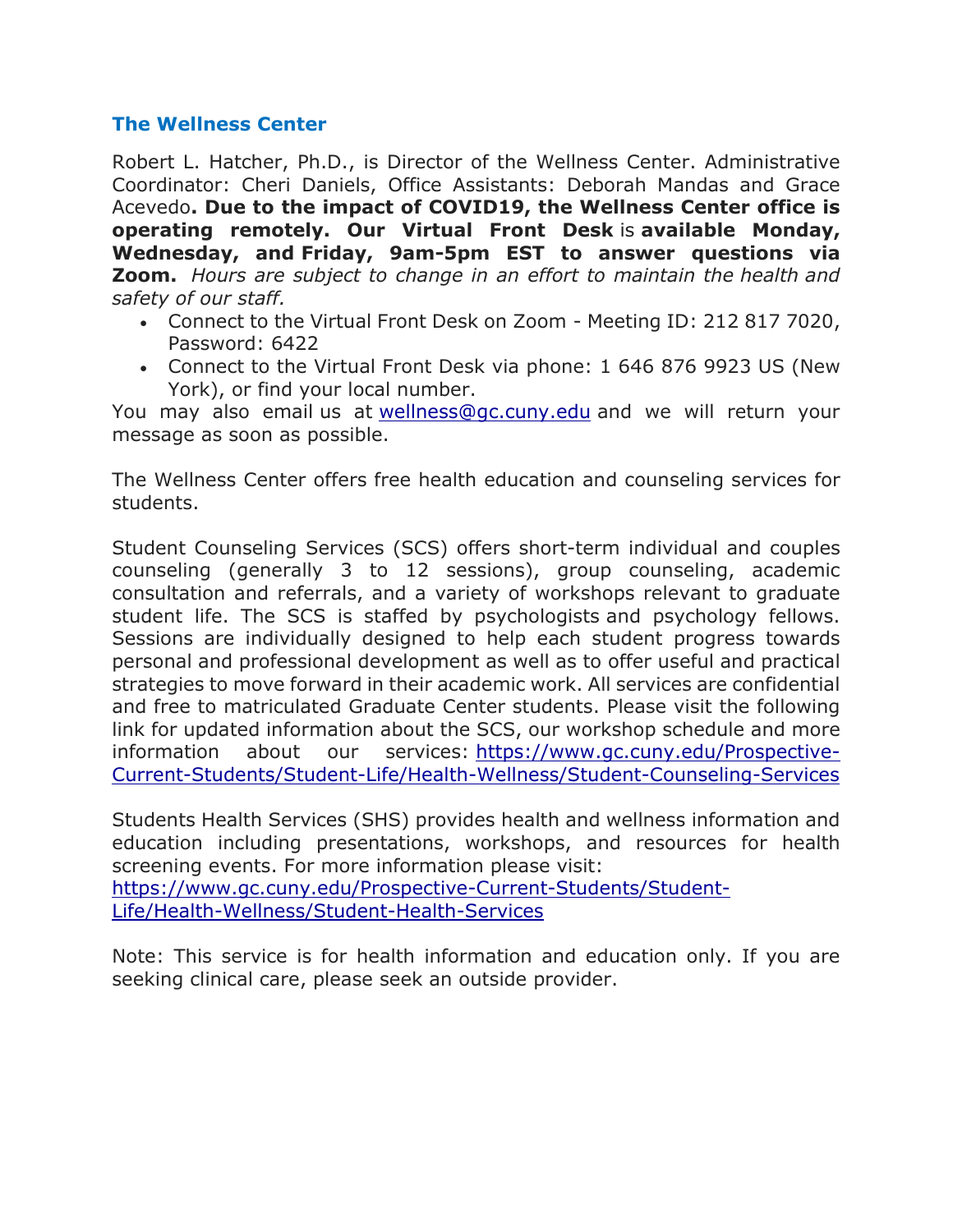### **Office of Career Planning and Professional Development**

The Office of Career Planning and Professional Development supports the Graduate Center's students in achieving their career goals. The office offers individual career counseling to students, including advice on CV's, resumes, and other job search materials, assistance with preparing for interviews, and discussions of career planning strategies. We work with students on both nonacademic and academic job searches. All conversations with office staff are confidential. Students can connect with the office in several ways: email us at [CareerPlan@gc.cuny.edu;](mailto:CareerPlan@gc.cuny.edu) follow us on Twitter @CareerPlanGC; or access our calendar of events and use the many resources on our [website.](https://careerplan.commons.gc.cuny.edu/) Our office is located in suite 3300.08 of the Graduate Center and we can be reached at [212-817-7425.](tel:(212)%20817-7425) We look forward to helping you attain your professional goals!

<span id="page-6-1"></span><span id="page-6-0"></span>**Quantitative Research Consulting Center (QRCC)** provides students, post-docs, and faculty greater resources for statistical support in quantitative and empirical research. The QRCC provides support for researchers at any stage of research in four main areas: (1) project/research planning, (2) statistical data analysis, (3) statistical software programming, and (4) statistical interpreting, writing, and reporting. We offer one-on-one consultations to assist students in developing statistical plans before data are collected for dissertation or thesis proposals, and in interpreting the results for dissertations or theses after data are collected. To learn more about the QRCC and to schedule an appointment, check out the QRCC's website [Quantitative Research Consulting Center \(cuny.edu\)](https://qrcc.commons.gc.cuny.edu/) or email us at [qrcc@gc.cuny.edu.](mailto:qrcc@gc.cuny.edu)

## **Teaching and Learning Center**

The GC's Teaching and Learning Center (TLC) supports Graduate Center students who are starting or evolving as college teachers, and develops programming that asserts and explores the centrality of pedagogy to the modern university. The TLC provides individual consultations and workshops for students on course and assignment design, syllabus construction, classroom management, the role of technology in the classroom, assessment, preparing for the job market, and the scholarship of teaching and learning. The TLC also works with partner offices and programs at the Graduate Center, including the Provost's Office, the GC Digital Initiatives, the Futures Initiative, the Office of Career Planning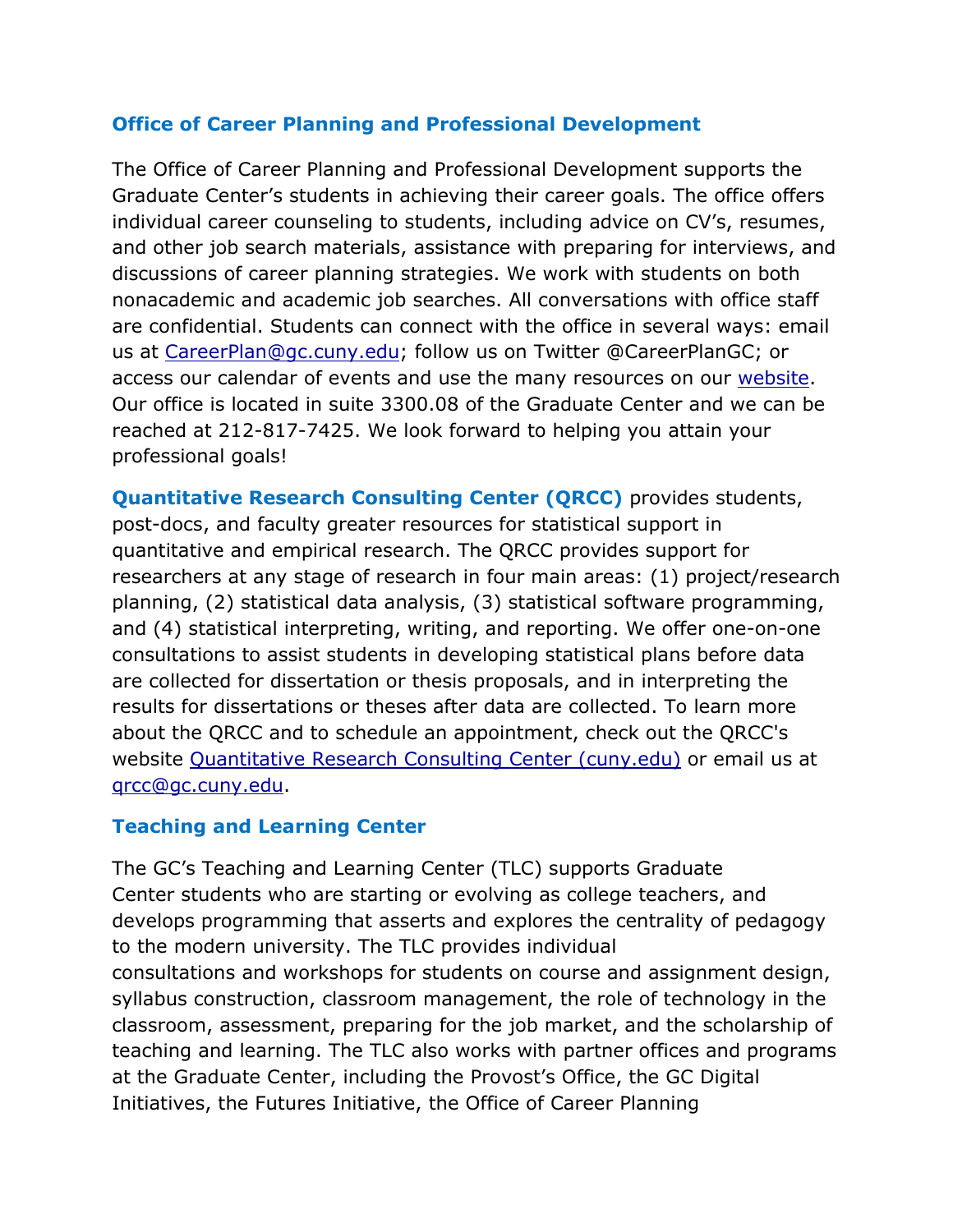and Professional Development, the Interactive Technology and Pedagogy Certificate Program, and the Center for Media and Learning on projects that identify, explore, and support emerging modes of pedagogy across CUNY's classrooms. For more on the TLC, including a schedule of workshops and staff office hours, visit the [website.](https://tlc.commons.gc.cuny.edu/) Rooms: 3300.21. Telephone: 212-817 7273. Email: [tlc@gc.cuny.edu.](mailto:tlc@gc.cuny.edu) Director: Dr. Luke Waltzer.

# <span id="page-7-0"></span>**The Writing Center**

In order to create and communicate academic knowledge, scholars in every discipline must cultivate advanced skills and habits not only with respect to their research, but also with respect to their writing. The Writing Center assists current and past graduate students in the cultivation of these writerly skills and habits through [individual consultations,](https://wrcenter.commons.gc.cuny.edu/writing-consultations/) [workshops,](https://wrcenter.commons.gc.cuny.edu/workshops-2/) and [other](https://wrcenter.commons.gc.cuny.edu/accountability-groups/)  [programming.](https://wrcenter.commons.gc.cuny.edu/accountability-groups/) As one of the few writing centers in the country that specifically serves the needs of graduate students, we also make it our mission to ask and answer the question of what services a graduate writing center could and should offer. Students can connect with the Writing Center in several ways: email us at [WritingCenter@gc.cuny.edu;](mailto:WritingCenter@gc.cuny.edu) follow us on Twitter @WritingCenterGC; or access our calendar of events and use the many resources on our [website.](https://twitter.com/WritingCenterGC) Our office is located in suite 3300.10 of the Graduate Center and we can be reached at [212-817-7425.](tel:(212)%20817-7425) We look forward to helping you achieve your writing goals!

<span id="page-7-1"></span>

**Welcome back everyone!** We look forward to seeing you in the Library and on campus.

Hours: The Mina Rees Library will be open from **9am to 9pm Monday through Friday and noon to 5pm on Saturday and Sunday.**

# **Library Liaisons**

Every discipline has a librarian who can help with your specific topic. [One-on](https://docs.google.com/forms/d/1E3upcC3P_P5tm5xdWLydjG6nB6cL9VyX64Ee0Ei3b2g/viewform)[one research consultations](https://docs.google.com/forms/d/1E3upcC3P_P5tm5xdWLydjG6nB6cL9VyX64Ee0Ei3b2g/viewform) are the best way to meet with the right person, discuss your topic and research plan, and get immediate support.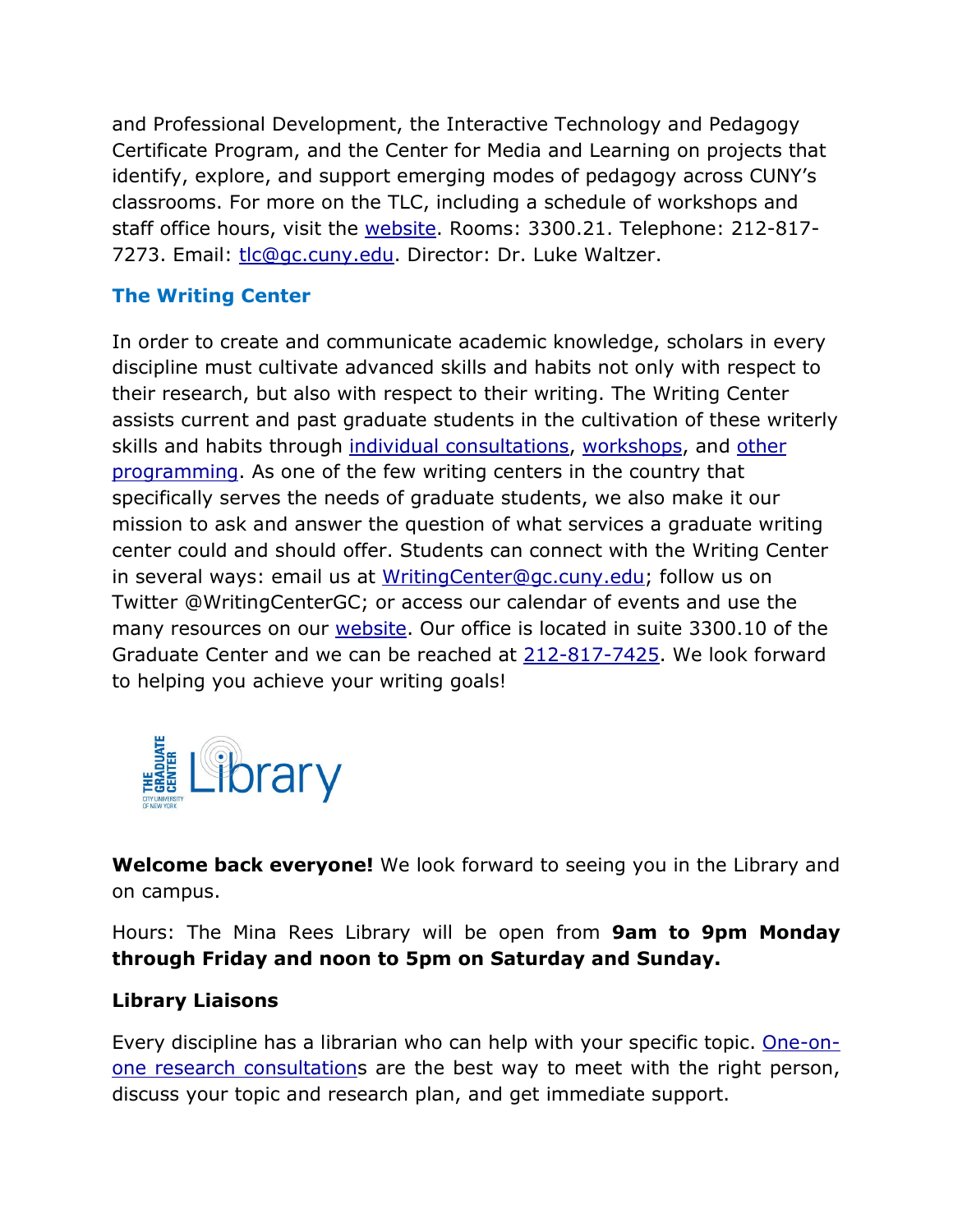Or you can try our [online chat service available 24/7](https://v2.libanswers.com/chati.php?hash=b52f2cdc0eb17645195f20b93093a46e&referer=https%3A%2F%2Flibrary.gc.cuny.edu%2F&referer_title=Mina%20Rees%20Library) for even more instant help. Even if a GC librarian does not pick up, a qualified academic librarian always will - and we will get back to you within 24 hours with an expansive response.

# **Events, Workshops & Drop-in Sessions:**

Visit our [events page](https://gc-cuny.libcal.com/calendar) for a complete listing, and to sign up! We host many events year-round, and offer guidance helpful to your dissertation process and more. We also host weekly Zotero support sessions, for those new to the bibliographic tool.

- Zotero
- Data Management
- Fair Use and Copyright for Your Dissertation and Thesis Online
- Data Management Drop-ins
- Grants & Funding

# **Research Guides:**

Check out our useful guides on a variety of topics, such as:

- [Citation Managers & Style Guides](https://libguides.gc.cuny.edu/Citation)
- [Data Management](https://libguides.gc.cuny.edu/datamgmt)
- [Dissertations and Theses](https://libguides.gc.cuny.edu/dissertations)
- [Open Access](https://libguides.gc.cuny.edu/openaccess)
- [Open Educational Resources](https://libguides.gc.cuny.edu/OER)

# **Open Knowledge Fellowship:**

Keep your eyes out for news about our upcoming Spring Fellowship [opportunity,](https://openpedagogy.commons.gc.cuny.edu/) made possible by state grant funding for Open Educational Resources (OER). We help to train doctoral students who are teaching at the CUNY campuses, how to find and implement open resources in their courses - lowering the overall cost for undergraduate students.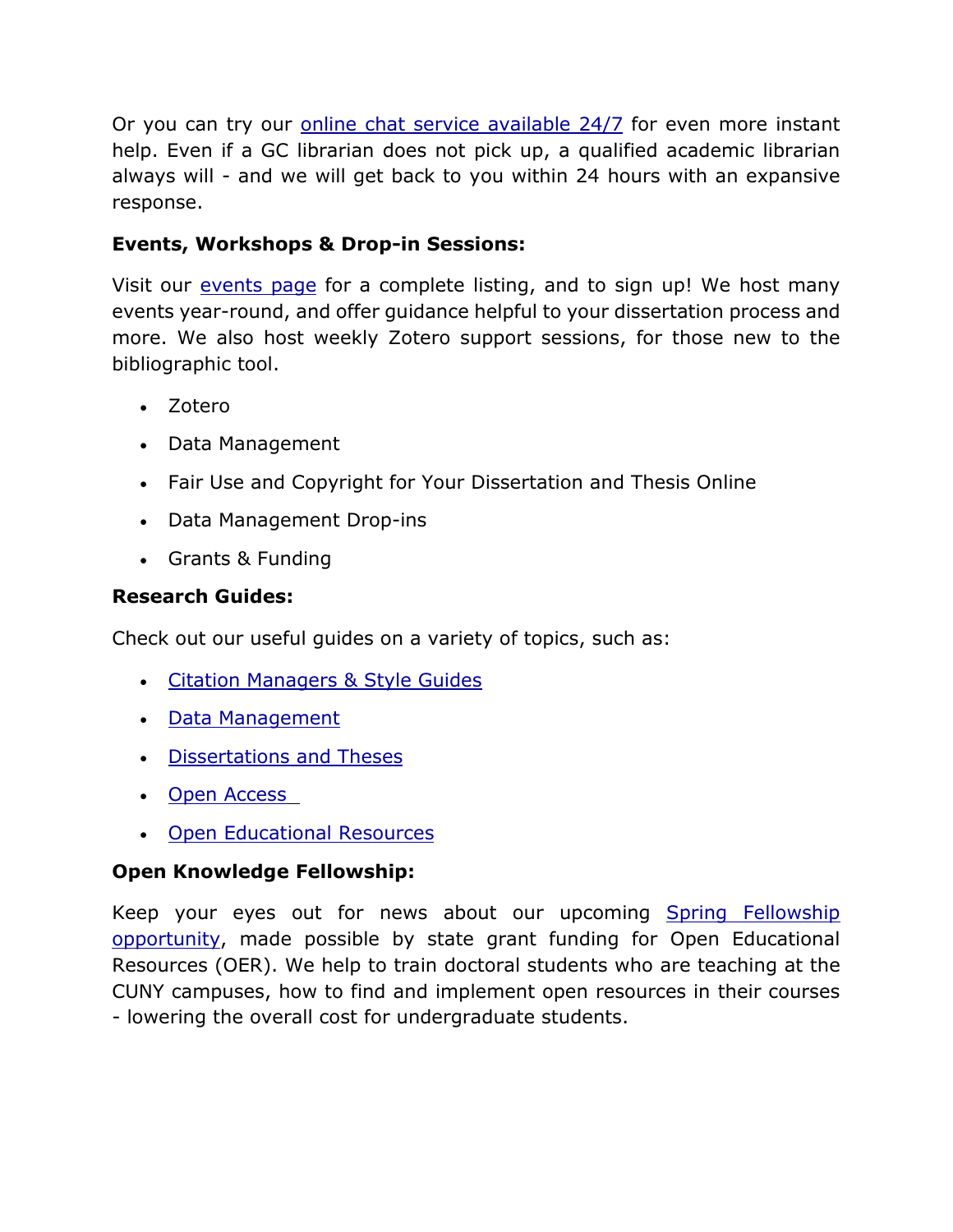# **[Technology in the Library:](https://libguides.gc.cuny.edu/librarytech)**

Inside the Library you'll find the following items on the 2nd Floor:

- Printers Unlimited, free printing! You can also set up Web printing, to print directly from your device, off-campus.
- Scanners Including the standing KIC Book Scanner
- Microform/film/fiche
- Photocopier
- Piano keyboard
- Desktop Computers (PC and Macs) Use your GC Network ID to log in or request a Guest Login at the Circulation or Reference Desk.

You can also borrow additional items (laptops, audio-recorders, ipads, etc.) at the Circulation Desk (1st Floor). For additional information you can contact the Circulation department at [circ@gc.cuny.edu](mailto:circ@gc.cuny.edu) or 212-817-7083

Ways to Contact the Library: There are many ways to get help from a librarian. Choose the method that best suits your needs:

- [Ask a reference librarian \(email\)](https://library.gc.cuny.edu/ask)
- [Online chat service available 24/7](https://v2.libanswers.com/chati.php?hash=b52f2cdc0eb17645195f20b93093a46e&referer=https%3A%2F%2Flibrary.gc.cuny.edu%2F&referer_title=Mina%20Rees%20Library)
- [One-on-one research consultation](https://docs.google.com/forms/d/1E3upcC3P_P5tm5xdWLydjG6nB6cL9VyX64Ee0Ei3b2g/viewform)
- [Librarian Subject Specialist Directory](https://library.gc.cuny.edu/library-directory/#vtab2)
- **Phone:** (212) 817-7077

If you question that needs immediate attention, please reach out below:

- Circulation: [circ@gc.cuny.edu](mailto:circ@gc.cuny.edu)
- Interlibrary Loan: *ill@gc.cuny.edu*
- Dissertation Office: [deposit@gc.cuny.edu](mailto:deposit@gc.cuny.edu)

For all general inquiries, find us at  $ref@gc.cuny.edu$  - or by phone at (212) 817-7077.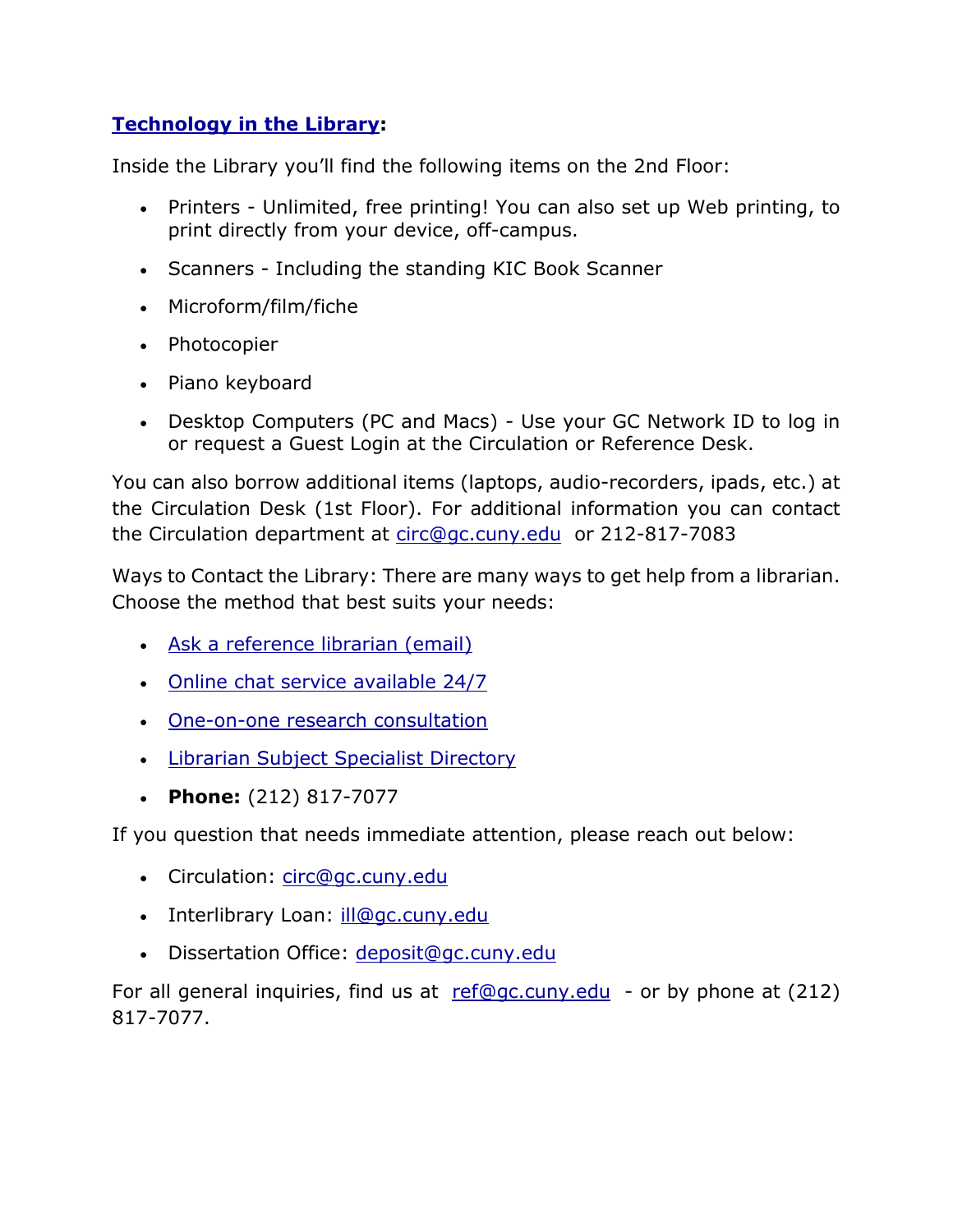## **The Ombuds Office**

#### <span id="page-10-0"></span>**The Ombuds Office is here for you**

The Ombuds Office offers a safe and neutral place for students, along with other members of the GC community, to voice concerns, evaluate situations, organize their thoughts, and explore options for handling problems that arise—all in strictest confidence. Options can range from informally talking about concerns to requesting a formal grievance. The Ombuds Officer can gather information, serve as a "shuttle diplomat," or mediate, as well as provide referrals to relevant authorities. The office has been established outside the existing administrative and academic structures and is completely independent. The most important job of the Ombuds Officer is to *LISTEN*. Concerns that people bring to this office include feelings of stress, disagreements about grades, problems with tuition charges, interpersonal conflicts, professional misconduct, academic dishonesty, safety concerns, ethics and whistle-blowing, and intellectual property issues. Students should feel free to visit this office. Contact Dr. Martin Gitterman Ombuds Officer, Room 8108; 212-817-7191; [ombuds@gc.cuny.edu](mailto:ombuds@gc.cuny.edu) and visit the [website.](http://www.gc.cuny.edu/About-the-GC/Resource-Services/Ombuds)

#### <span id="page-10-1"></span>**Fellowships and Awards**

As a general practice, students should refer to their academic program and the sites below for information on fellowships and awards.

[Office of Research and Sponsored Programs](http://www.gc.cuny.edu/About-the-GC/Resource-Services/Research-Funding)

[Doctoral Fellowships and Support](http://www.gc.cuny.edu/Prospective-Current-Students/Current-Students/Financial-Assistance/doctoral-fellowships-and-support)

[Early Research Initiative Page](https://www.gc.cuny.edu/Prospective-Current-Students/Financing-Your-Education/Doctoral-Funding/Early-Research-Initiative/Internal-Funding)

Please note the following award opportunity:

### **New Media Lab Positions and Awards**

Are you considering doing innovative digital work related to your academic studies? The New Media Lab (NML) supports doctoral students to spend time in its collaborative laboratory environment working on digital projects related to academic research topics. NML also has numerous small research and teaching awards for Lab students: The NML Digital Dissertation Award, the History or Public Health Student Award, the Social Justice Award, the Dewey Digital Teaching Award, and the NML Conference Travel Award. For more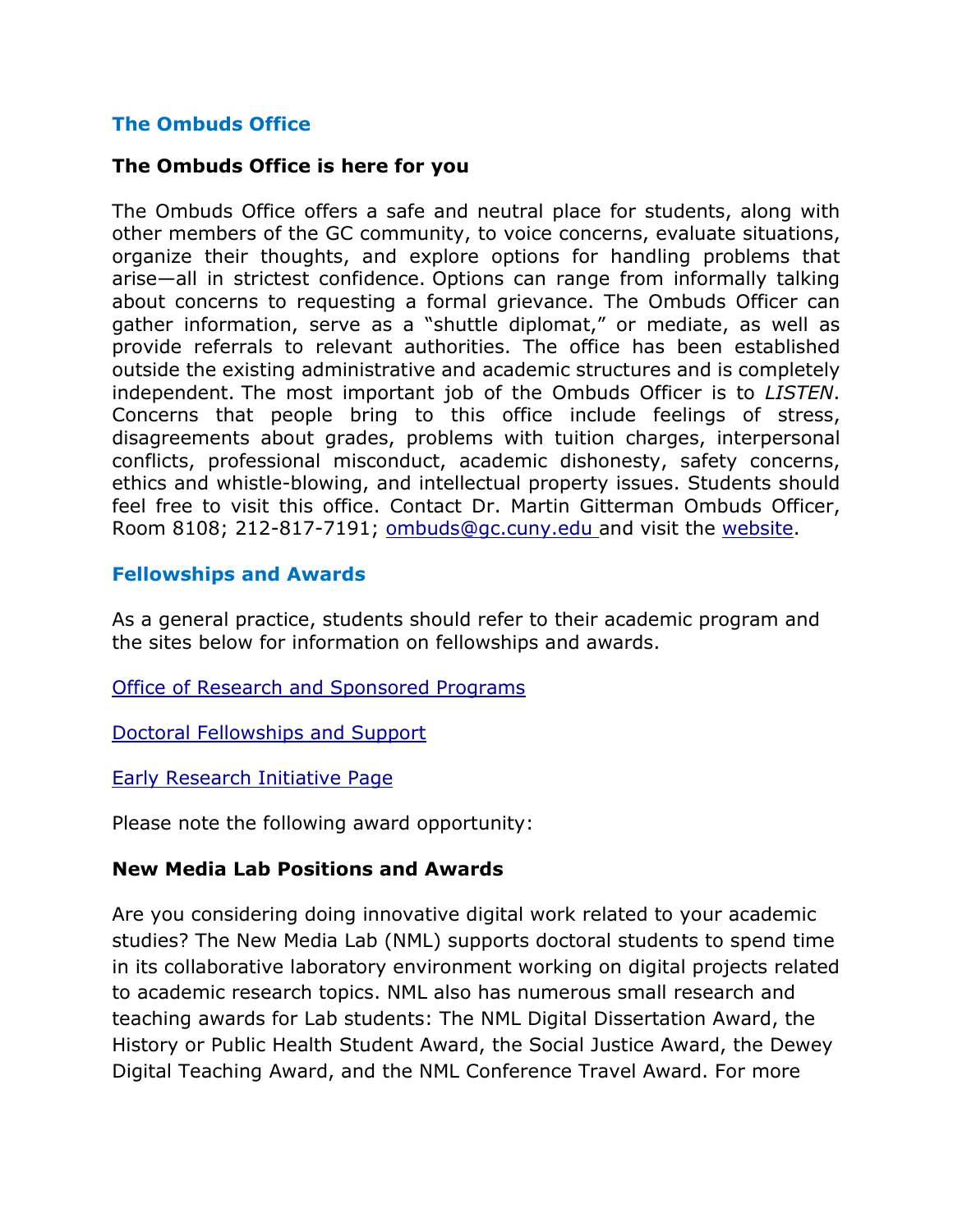information, see the **NML** website or contact the managing director Andrea A. Vásquez [\(avasquez1@gc.cuny.edu](mailto:avasquez1@gc.cuny.edu) or 212-817-1967).

# <span id="page-11-0"></span>**Plagiarism: Do you know how to avoid it?** *Your guide to academic integrity*

Do you know how to avoid plagiarism? Make sure you read the guide "Avoiding and Detecting Plagiarism," available from the Student Affairs Office, Room 7301, or [online.](http://www.gc.cuny.edu/CUNY_GC/media/CUNY-Graduate-Center/PDF/Publications/AvoidingPlagiarism.pdf?ext=.pdf)

## <span id="page-11-1"></span>**Human Subject Research**

The **CUNY Human Research Protection Program (HRPP)** is responsible for the protection of the rights and welfare of human subjects in research projects conducted at CUNY or by CUNY faculty, staff and students and Research Foundation (RF) CUNY staff. The program provides oversight, administrative support, and educational training to ensure that CUNY research complies with federal and state regulations, University policy and the highest ethical standards. The CUNY HRPP is comprised of 3 University Integrated Institutional Review Boards (IRBs) and 22 on-site HRPP offices.

For more information about the CUNY HRPP, click [here.](https://www.cuny.edu/research/research-compliance/human-research-protection-program/) Students conducting research under the supervision of Graduate Center faculty should also visit the GC HRPP [webpage.](https://www.cuny.edu/research/research-compliance/human-research-protection-program/)

# <span id="page-11-2"></span>**Disability Services for Students**

The provision of student disability services is a function of the Office of the Vice President for Student Affairs (the Student Affairs Office). The mission of Student Affairs disability services is to provide and support equal access to all programs, services, and activities of the Graduate Center and the University for Graduate Center students with disabilities. Non-discriminatory, or equal, access for students with disabilities is achieved through a process of accommodation. It is the policy of the Graduate Center and CUNY to provide auxiliary aids and services and to make appropriate academic accommodations needed by students with disabilities.

A disability is any physical or mental impairment visible or invisible, permanent or temporary that substantially limits one or more major life activities. A person is considered to be a person with a disability if the individual has the disability, has a record of the disability, or is regarded as having the disability.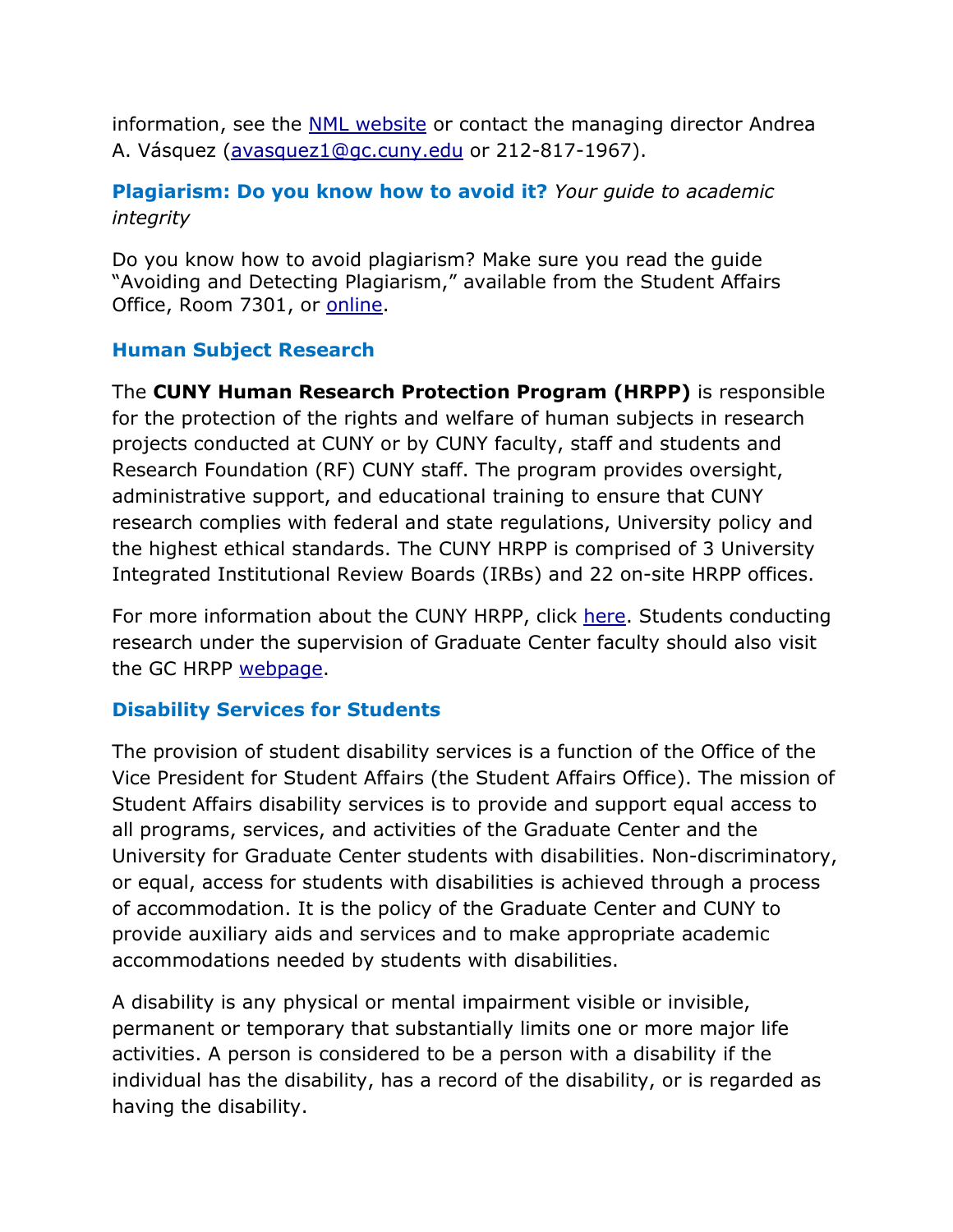It is the student's responsibility to initiate services. To do so, contact the manager of Student Disability Services, either in person, by phone, or by email. SDS works closely with faculty and the academic program offices to arrange for accommodated exam administration and other types of academic modifications. Discussions and information regarding a student's disability will be kept confidential unless a student requests otherwise. Documentation appropriate to the requested accommodations must be provided to the Student Affairs office; it is kept on file and not shared with any faculty by Student Affairs unless necessary and agreed to by the student. This documentation must come from a qualified professional and provide information on diagnosis/specific disability conditions, functional limitations in the higher education setting, and recommended accommodations.

Assistive Technology aids and services are coordinated by Student Affairs in collaboration with the GC's Information Technology services as well as with CUNY's Assistive Technology Services office. The Graduate Center provides readers/library assistants, real-time captioning, sign-language interpreters, notetakers, scribes, assistive technology, and other auxiliary aids and services as needed. Possible academic accommodations include extended or divided time for taking an examination, use of a computer or other auxiliary aid during an examination, adjustments in course load when appropriate, and recording of classes. Adaptive equipment and computer software available at the Graduate Center include screen-character enlargement, text-to-speech, and optical-character-recognition scan-and-read software, a closed-circuit television, and voice recognition software.

The Graduate Center [website](https://www.gc.cuny.edu/Prospective-Current-Students/Current-Students/Disability-Services) [cuny.is/disabilityservices,](http://cuny.is/disabilityservices) and the Graduate Center *[Student Handbook](http://www.gc.cuny.edu/CUNY_GC/media/CUNY-Graduate-Center/PDF/Publications/Student_Handbook_web.pdf)*, provide further details regarding the accommodation process, documentation requirements, and available resources.

The 504 / ADA Compliance Coordinator for persons with disabilities is the Vice President for Student Affairs, Room 7301; Telephone: 1-212-817-7400. For more information (with confidentiality) and to request accommodations, contact the Manager of Student Disability Services [\(disabilityservices@gc.cuny.edu\)](mailto:disabilityservices@gc.cuny.edu), Director of Student Affairs, or the Vice President for Student Affairs and consult the Website or Student Handbook (links above).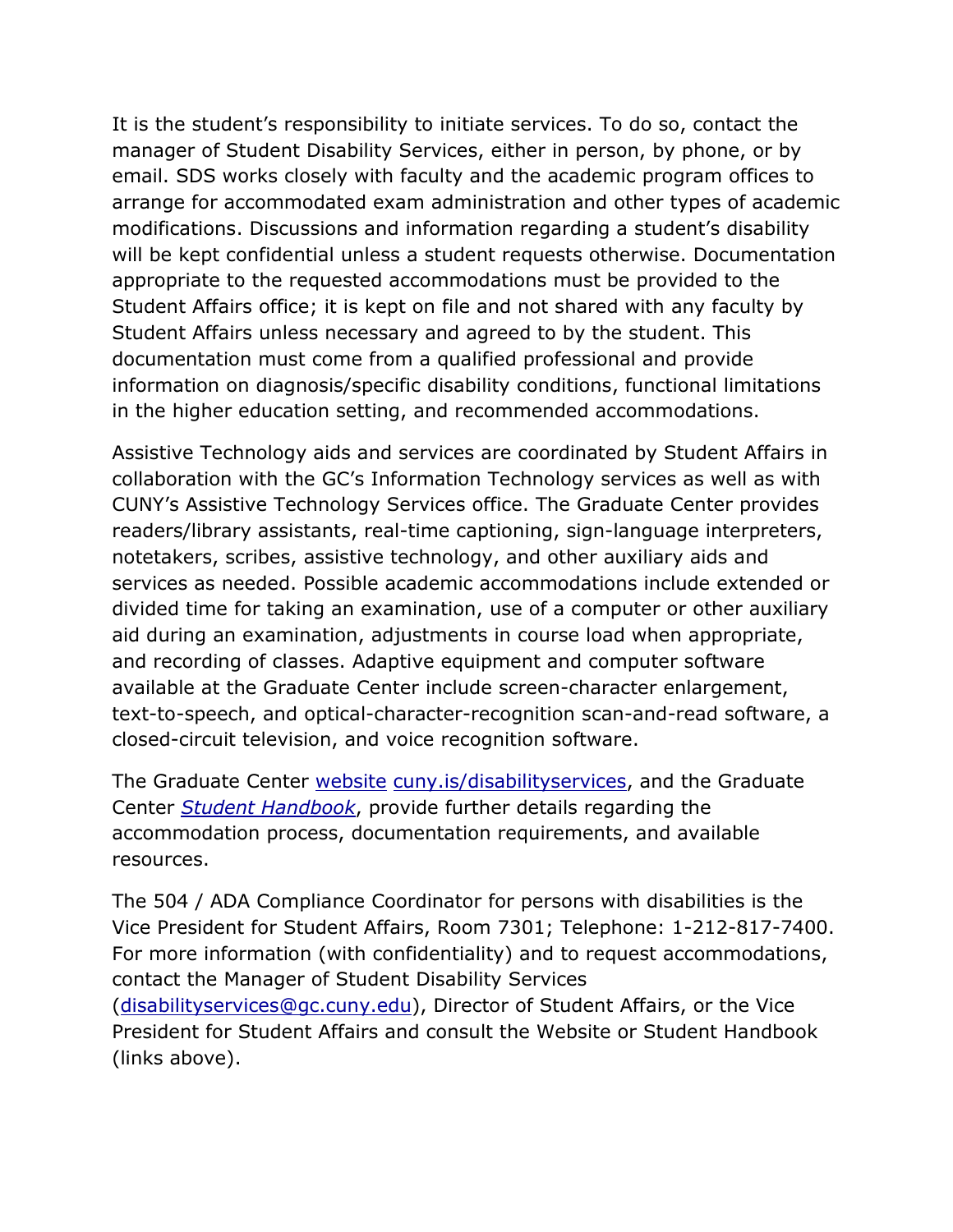### <span id="page-13-0"></span>**Office of International Students**

The Office of International Students (OIS) assists international students at The Graduate Center with maintaining legal status in the United States, applying for benefits of status, and providing support with adjustment to the U.S., New York City, and a new academic system.

**SEVIS (the Student and Exchange Visitor Information System)** is the official record of an international student's immigration status activities. For an international student to maintain valid F-1 or J-1 Immigration Status in the United States, the student's SEVIS record must be kept up-to-date and in active status.

**SEVIS Reporting Requirements:** The principal items that international students in F-1 or J-1 Status must report to the Office of International Students are:

1. **Change of US Address and of Legal Name** (as it appears in the student's Passport) must be reported to the Office of International Students within 10 days of the change. The "SEVIS Data Sheet" should be used to report the change. The form is available on our website, under the current students section. You may complete the form and submit it to the Office of International Students at the Graduate Center via email or in person.

2. **Applications for Extension of F-1 or J-1 Status** must be submitted to the Office of International Students no later than 30 days before the completion date on Form I-20 or DS-2019. Students should consult the Office of International Students 1 to 2 months in advance. The extension of program application form is available on our website, under the current students section.

3. **Applications for a new I-20 or DS-2019 form for a Change of Major or Change of Degree Level between Master's and Ph.D.** must be submitted to the Office of International Students before a student begins the new program. Students must receive the new I-20 or DS-2019 form before they may begin classes in the new program.

4. **On-Campus Employment Authorization for J-1 students. J-1 students** must apply for on-campus employment authorization before beginning any job on any CUNY campus. The employment authorization is for one specific on-campus job and is valid for one year. The On-Campus Employment Request form for J-1 students is available on our website, under the current students section.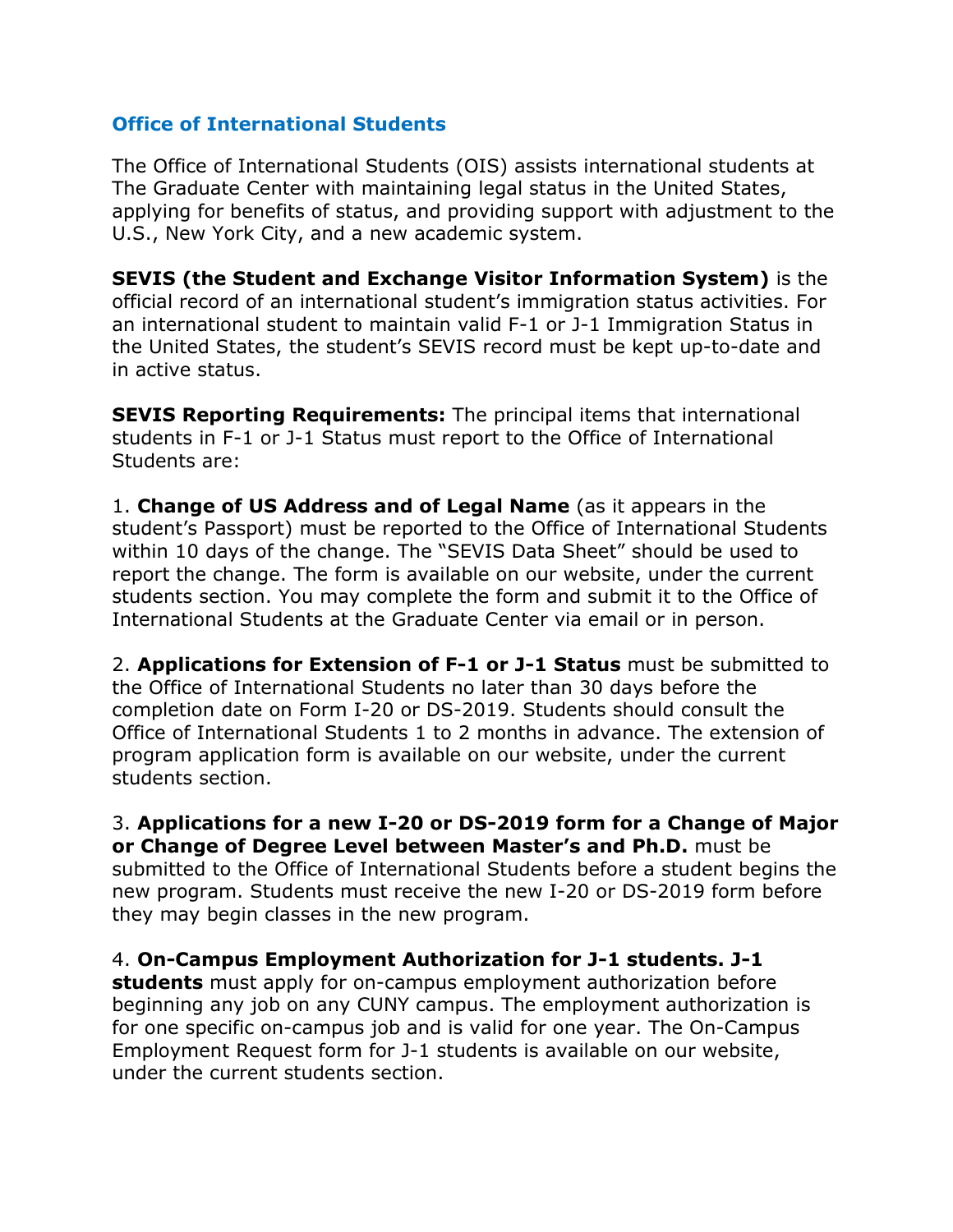5. **Applications for Off-Campus (non-CUNY) Employment** must be submitted to the Office of International Students and approved in SEVIS before a student begins any job off-campus, paid or unpaid. Students must receive employment authorization before they may begin working for any paid or unpaid positions. Information about Curricular Practical Training (F-1 students) and Academic Training (J-1 students) is available on our website, under the current students section.

6. **Applications for post-completion Optional Practical Training (OPT in F-1 Status) or Academic Training (AT in J-1 Status)** must be made before a student deposits the thesis or dissertation. Students must contact an International Student Counselor at the beginning of the semester in which they plan to defend and deposit their Dissertation or Thesis. Information regarding OPT and Academic Training is available on our website.

7. **Transfer of SEVIS Record to another school** must be processed in SEVIS before a student leaves the Graduate Center and before departing the United States, if applicable.

# **Maintaining Valid Immigration Status**

1. Confirm that all immigration documentation are up-to-date.

2. Make copies of Passport, Visa, I-94, and I-20 or DS-2019 forms for your own records to protect in case of loss. Keep all of your I-20 or DS-2019 forms for your records.

3. Maintain Full-Time Registration at the Graduate Center each semester. Apply for a reduced course load authorization, if eligible, for any semester you plan to enroll less than full-time. Students must receive the reduced course load authorization before enrolling less than full-time.

4. Obtain employment authorization for any Off-Campus Employment (non-CUNY) before beginning any employment (paid or unpaid).

5. **J-1 Students Only:** Obtain on-campus employment authorization for any On-Campus Employment (CUNY) before beginning the employment.

6. **J-1 Students Only:** Maintain health insurance coverage that meets the minimum health insurance coverage requirements per the J-1 regulations. J-1 students must submit a J-1 Health Insurance Verification form to the Office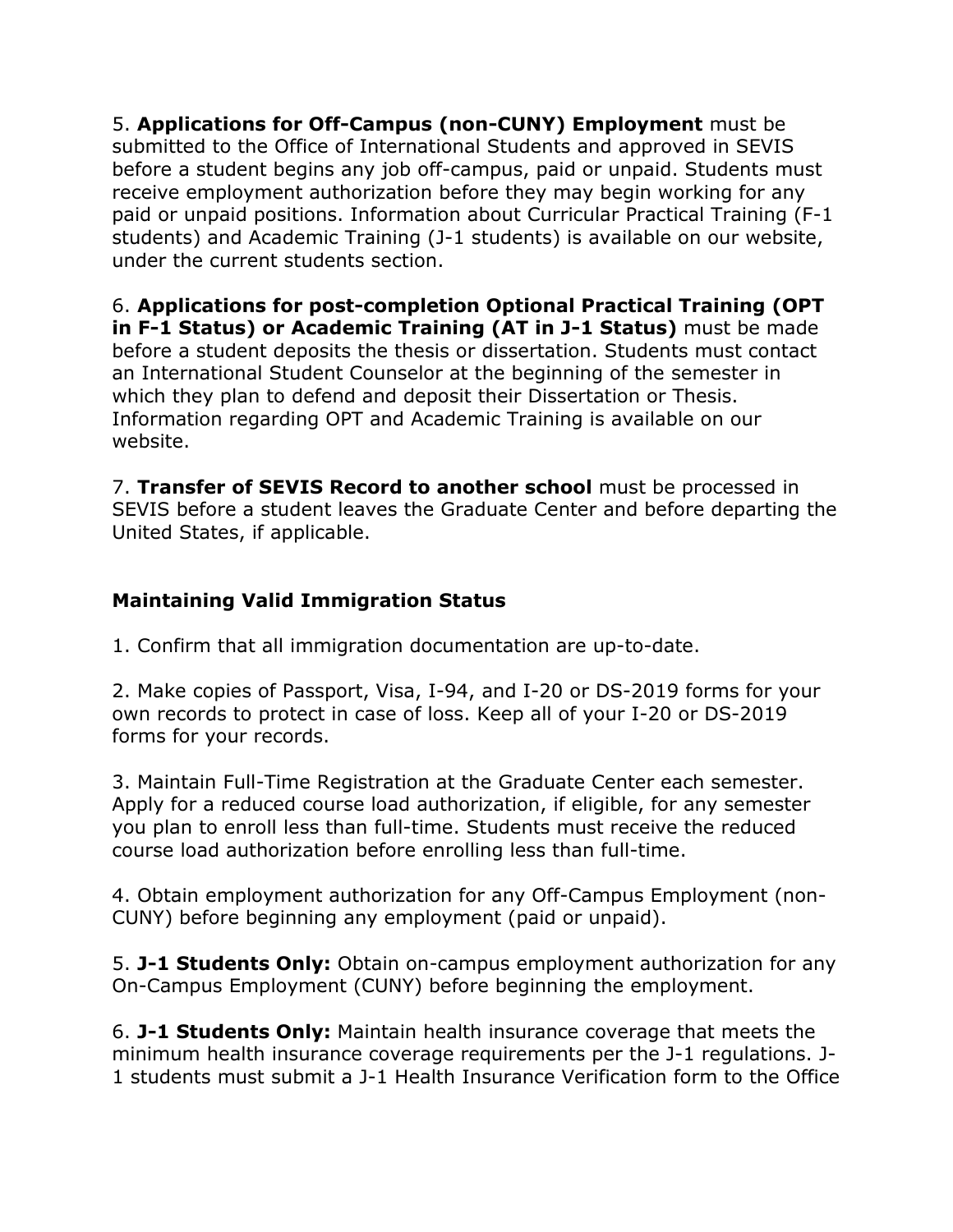of International Students. Information regarding the coverage requirements are available on our website.

7. Four months before a student plans to graduate, the student should contact an International Student Counselor so that we may discuss postgraduation plans and review immigration status options.

8. File yearly U.S. tax return reports. The Office of International Students provides information and holds workshops to assist Non-Resident Alien Tax Status students in February and March, following the end of the tax-calendar year. We will announce these over our INTSTU-L Email List, on our Facebook page, and on our Twitter account.

9. Contact the Office of International Students before beginning a change of Status to any other US immigration status (e.g., H-1B, Permanent Residency, etc.).

## **Traveling Outside the United States**

1. Before travel outside the US, students must always check with our Office to verify that their passport, visa, and I-20 or DS-2019 will allow them to reenter. We will advise you of the travel and reentry regulations and update your documents, if necessary, before you depart the US.

2. After reentering the US, a student must bring to our office or submit via email at [intstu@gc.cuny.](mailto:intstu@gc.cuny)edu the following documents: Passport, I-94 Admission Record, and I-20 or DS-2019 Form.

## **Validating E-mail Address**

Students should report their current/active e-mail address to the Office of International Students. The Office of International Students must enter your valid email address in your SEVIS record. The Office of International Students uses email as the principal means of informing international students of important immigration status requirements and policy changes. Please inform us of any change in email address by completing the "SEVIS Data Sheet" available on our website.

## **Office Visits**

A student must bring all original immigration status documents whenever he or she comes to our office. We need to verify that there have been no additions or changes since a previous visit or after a reentry to the United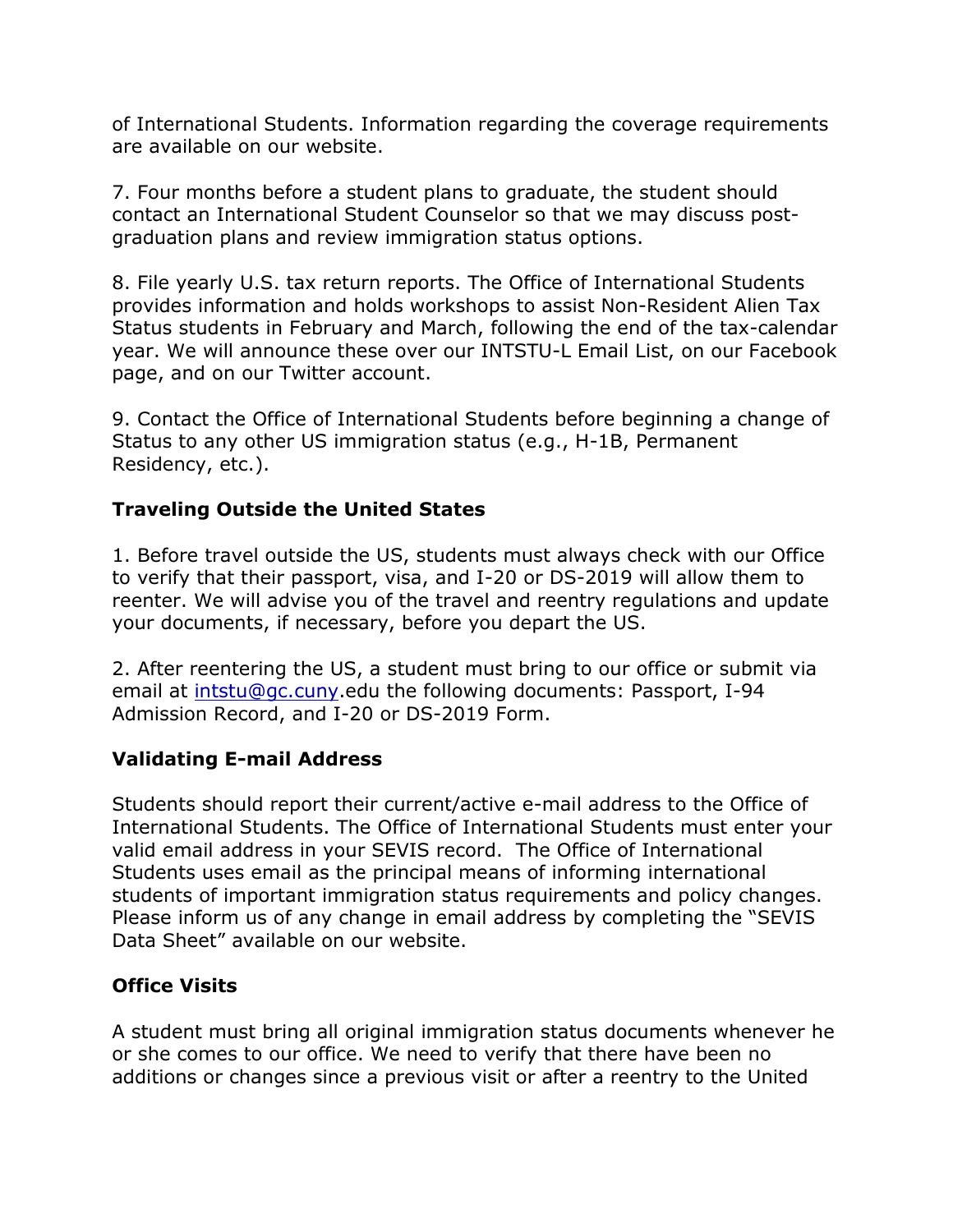States from travel. You may contact the Office of International Students at (212) 817-7490 or by email at [intstu@gc.cuny.edu.](mailto:intstu@gc.cuny.edu.)

# <span id="page-16-0"></span>**The Child Development and Learning Center**

The GC Child Development and Learning Center provides an excellent educational program for preschool children. Licensed to serve 27 children ages 2 through 5, it offers on-site affordable childcare to children of GC faculty, staff, and students. To learn more about the program or placing your child on the center's waiting list, please contact (212- 817-7032, [cdlc@gc.cuny.edu\)](mailto:cdlc@gc.cuny.edu).

## **Important CUNY Policies**

# <span id="page-16-1"></span>**RESOURCES FOR COMBATING SEXUAL HARASSMENT/SEXUAL ASSAULT (TITLE IX)**

Sexual harassment of students, which includes acts of sexual violence, is a form of gender discrimination prohibited by Title IX. The U.S. Department of Education's Office for Civil Rights defines sexual harassment as unwelcome conduct of a sexual nature that can include unwelcome sexual advances, requests for sexual favors, and other verbal, nonverbal, or physical conduct of a sexual nature, as well as acts of sexual violence. Harassing conduct creates a "hostile environment" when such conduct alters the conditions of, or has the effect of interfering with, an individual's educational experience by creating an intimidating, hostile or offensive environment. If you believe you are being subjected to sexual harassment, domestic violence, sexual or dating violence, or stalking, call public safety or 911. You may also contact one of The Graduate Center officials listed below so they can investigate the allegation and take prompt and effective steps to end the harassment or violence:

• Interim Vice President of Institutional Equity and Human Resources/ Chief Diversity Officer/Title IX Coordinator: Pinar Ozgu, Room 8204.03, 212-817- 7101, [pozgu@gc.cuny.edu](mailto:pozgu@gc.cuny.edu)

• Chief Student Affairs Officer/ Vice President of Student Affairs: Matthew G. Schoengood, Room 7301, 212-817-7400, [mschoengood@gc.cuny.edu](mailto:mschoengood@gc.cuny.edu)

• Director of Public Safety: John Flaherty, Room 9117, 212-817-7761, [jflaherty@gc.cuny.edu](mailto:jflaherty@gc.cuny.edu)

• Executive Director of Human Resources: David Boxill, Room 8403, 212- 817-7700, [dboxill@gc.cuny.edu](mailto:dboxill@gc.cuny.edu)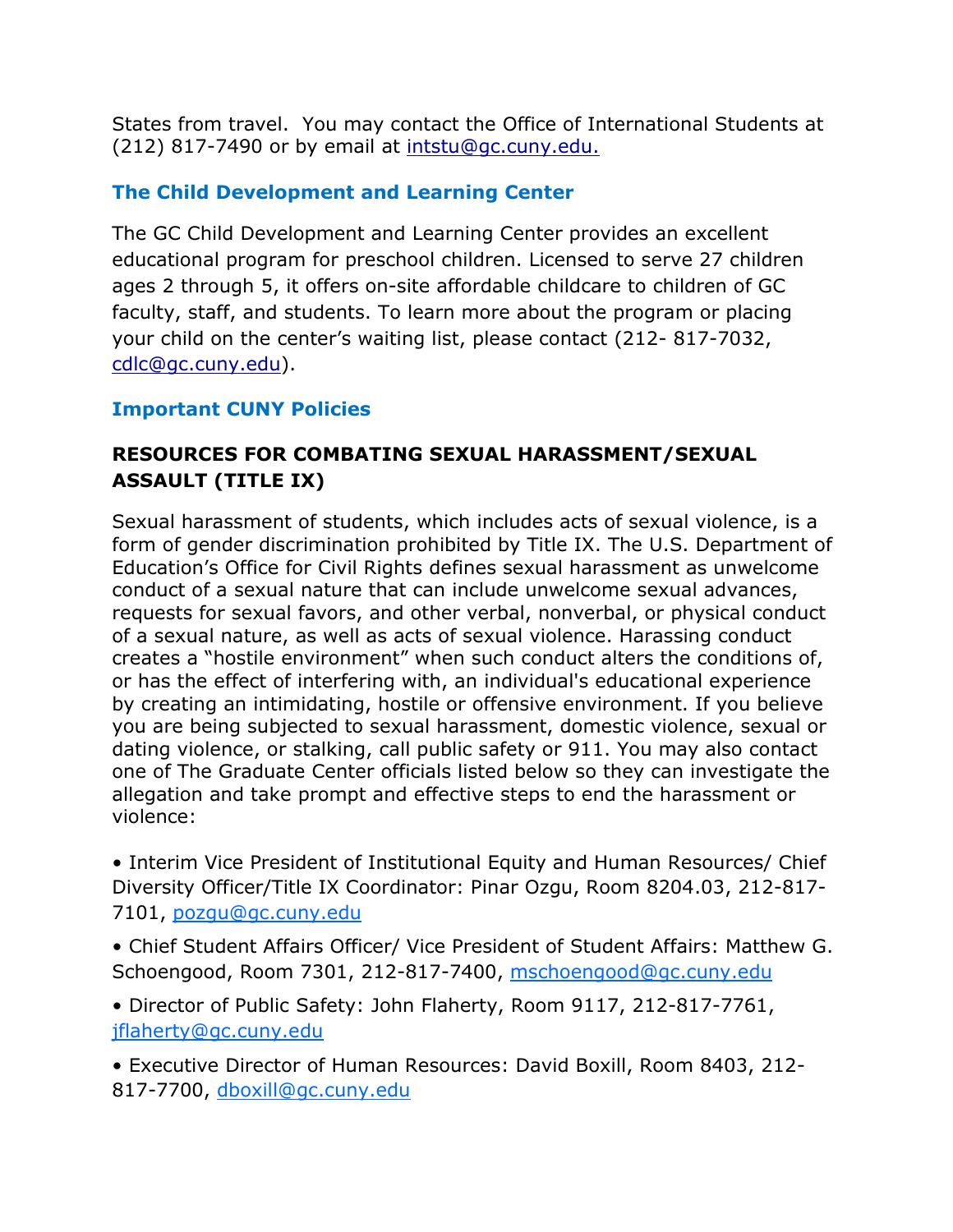For additional information and resources click [here.](https://www.gc.cuny.edu/TitleIX)

## <span id="page-17-0"></span>**THE CITY UNIVERSITY OF NEW YORK POLICY ON EQUAL OPPORTUNITY AND NON-DISCRIMINATION**

<span id="page-17-1"></span>The City University of New York ("University" or "CUNY"), located in a historically diverse municipality, is committed to a policy of equal employment and equal access in its educational programs and activities. Diversity, inclusion, and an environment free from discrimination are central to the mission of the University.

It is the policy of the University to admit and provide services for students without regard to race, color, creed, national origin, ethnicity, ancestry, religion, age, sex (including pregnancy, childbirth and related conditions), sexual orientation, gender, gender identity, marital status, partnership status, disability, genetic information, alienage, citizenship, military or veteran status, status as a victim of domestic violence/stalking/sex offenses, unemployment status, or any other legally prohibited basis in accordance with federal, state and city laws.

CUNY's Policy on Equal Opportunity and Non-Discrimination, which also prohibits retaliation, is available at: [http://www2.cuny.edu/wp-content/uploads/sites/4/page](http://www2.cuny.edu/wp-content/uploads/sites/4/page-assets/about/administration/offices/hr/policies-and-procedures/CUNYPolicy-Equal-Opportunity-and-Non-Discrimination-010115-procedures.pdf)[assets/about/administration/offices/hr/policies-and-procedures/CUNYPolicy-](http://www2.cuny.edu/wp-content/uploads/sites/4/page-assets/about/administration/offices/hr/policies-and-procedures/CUNYPolicy-Equal-Opportunity-and-Non-Discrimination-010115-procedures.pdf)[Equal-Opportunity-and-Non-Discrimination-010115-procedures.pdf](http://www2.cuny.edu/wp-content/uploads/sites/4/page-assets/about/administration/offices/hr/policies-and-procedures/CUNYPolicy-Equal-Opportunity-and-Non-Discrimination-010115-procedures.pdf)

If you believe you have experienced discrimination and/or retaliation and you would like to discuss your concerns, with or without filing a complaint, please contact:

Interim Vice President of Institutional Equity and Human Resources/ Chief Diversity Officer/Title IX Coordinator: Pinar Ozgu, Room 8204.03, 212-817- 7101, [pozgu@gc.cuny.edu](mailto:pozgu@gc.cuny.edu)

## **Doctoral Student Parental Accommodation Policies**

In recognition of the challenges of balancing the demands of doctoral study and parenting a new child, the Graduate Center's Doctoral Student Parental Accommodation Policies are intended to further the Graduate Center's commitment to supporting programs and services to help graduate students to meet their family care obligations while they pursue their academic goals. For specific policy information and the procedures for requesting parental accommodations, refer to the Graduate Center's *[Student Handbook](http://www.gc.cuny.edu/CUNY_GC/media/CUNY-Graduate-Center/PDF/Publications/Student_Handbook_web.pdf?ext=.pdf)* (pp. 91-98).